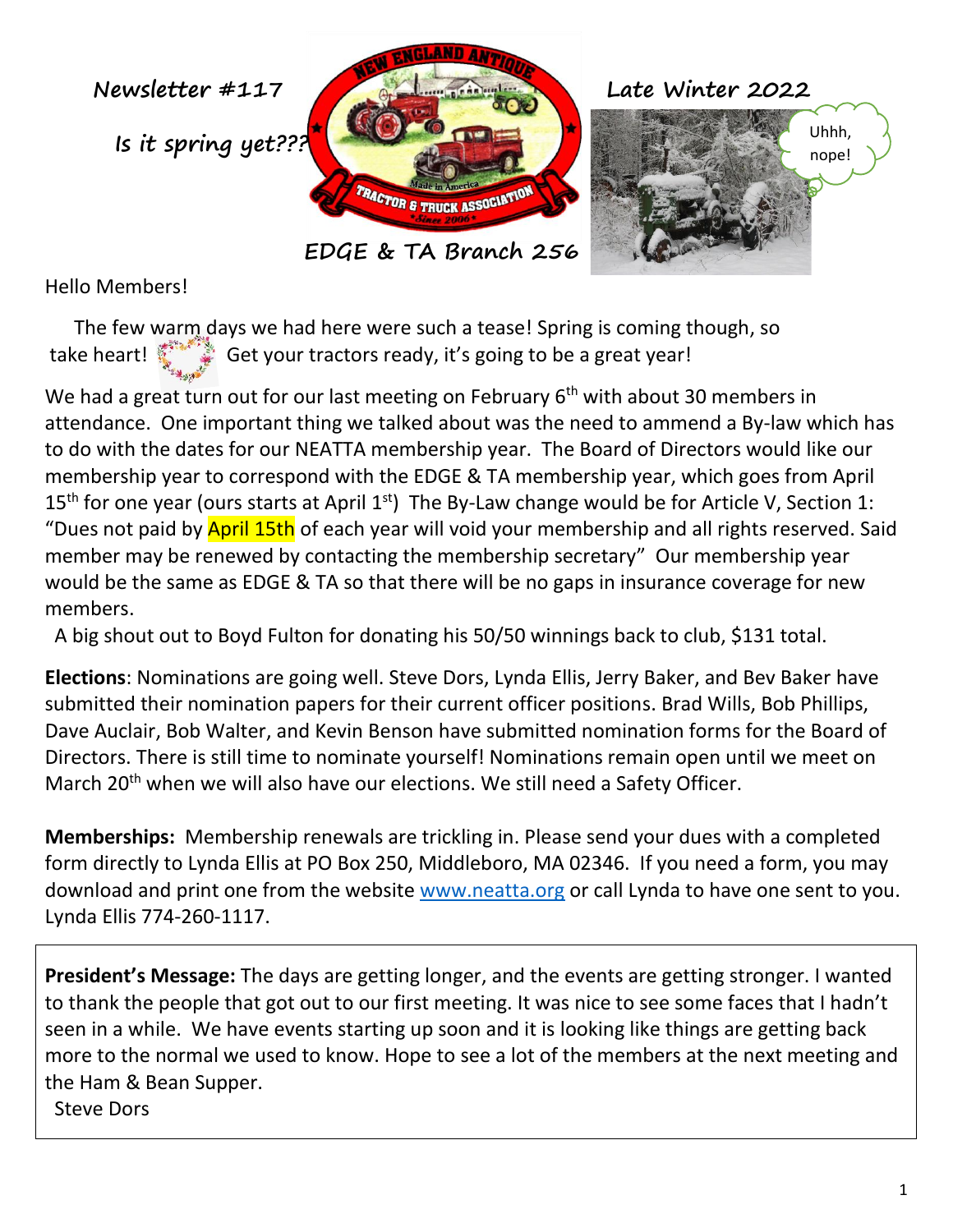## **Upcoming Events:**

February 27<sup>th</sup>: The Cranberry Flywheelers will have an Icebreaker show on Feb 27<sup>th</sup>, at the Sunoco Station, 527 Liberty Street in Hanson, MA

February all month and until March 23rd – tickets are on sale for our Ham & Bean Supper to be held on Saturday, March 26<sup>th</sup>. See the attached poster for details.

Call Bev or Jerry 508-222-7109

March 13th – Daylight Savings Time begins! Woo! Hoo!



**March 20th** - Member's meeting, 1 pm. Acushnet Grange Hall, 1121 Main Street, Acushnet, MA. We will be holding elections and deciding on a By-Law change and selling H & B supper tickets. Also, the club is looking for donations for the raffle table at the Ham & Bean Supper. Spring Begins!

**March 26th** - Saturday, our Ham & Bean Supper Spring Social – South Foxboro Community Center, see attached poster for more information.

April – Membership meeting TBD,

April 9<sup>th</sup> (rain date April 10<sup>th</sup>)- 9 am, Plough Day in Rochester MA, across from 71 Rounseville Road (Route 105) Rochester, MA JJ Pereira is the contact person 617-435-6557

April 23 & 24<sup>th</sup>: Edaville Railroad Show to celebrate their 75<sup>th</sup> Anniversary. Members who bring a tractor can get a free train ride (\$50 dollar value) Call Steve Dors to sign up 508-947-9624

April 30<sup>th</sup> (rain date May 1<sup>st</sup>) 9 am -Plow, Harrow and Show Day, Holly Hill Farm in Tiverton, RI

May  $7<sup>th</sup>$  – Retired Iron Show in Greenfield, MA (maybe get Mom a tractor for Mother's Day which is on May  $8<sup>th</sup>$ ?)

**May 14th** , (rain date 15th )– NEATTA & EDGE & TA Branch 256 Spring Show and Swap Meet. This will be held at beautiful Silverbrook Farm in Acushnet just up the road from the Grange Hall. More information will be coming in the next few months. Start saving your old stuff for the swap meet! SAVE THE DATE!

More events will be listed in the months to come!